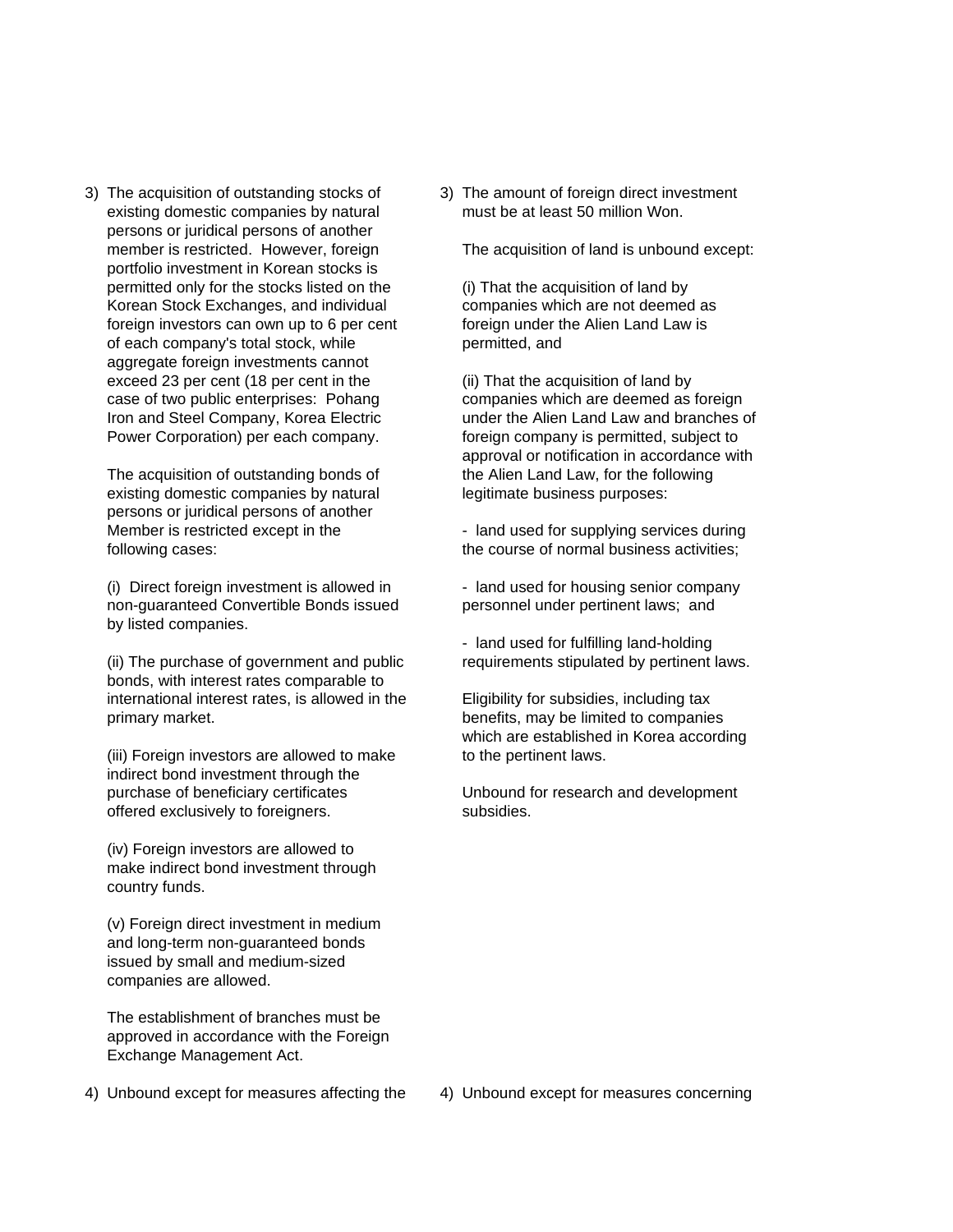persons as defined below: to in the market access column.

A. Natural persons who are employees of The acquisition of land is unbound except firms that supply services through 100 per that the leasehold right of land is permitted, cent foreign ownership, joint venture subject to approval. companies or branches established in Korea and who have been in the employ of Eligibility for subsidies, including tax their firm for a period of not less than one benefits, may be limited to residents year immediately preceding the date of their according to the pertinent laws. application for admission and who are one of the following:

(i) Executives - persons within an organization who primarily direct the management of the organization, exercise wide latitude in decision-making, and receive only general supervision or direction from higher-level executives, the board of directors, or shareholders of the business. Executives would not directly perform tasks related to the actual supply of a service or services of the organization.

(ii) Senior Managers - persons within an organization who primarily direct the organization or a department of the organization; supervise and control the work of other supervisory, professional or managerial employees; have the authority to hire and fire or recommend hiring, firing or other personnel actions; and exercise discretionary authority over day-to-day operations. Senior managers do not include first-line supervisors, unless the employees supervised are professionals, nor do they include employees who primarily perform tasks necessary for the supply of the service.

(iii) Specialists - persons within an organization who possess knowledge at an advanced level of continued expertise and proprietary knowledge on the services, research equipment, techniques, or management of the organization.

B. Natural persons meeting the criteria of category A(i) or A(ii) and who are responsible for the setting up, in Korea, of a commercial presence of a service supplier of a Member when the service

entry and temporary stay of natural the categories of natural persons referred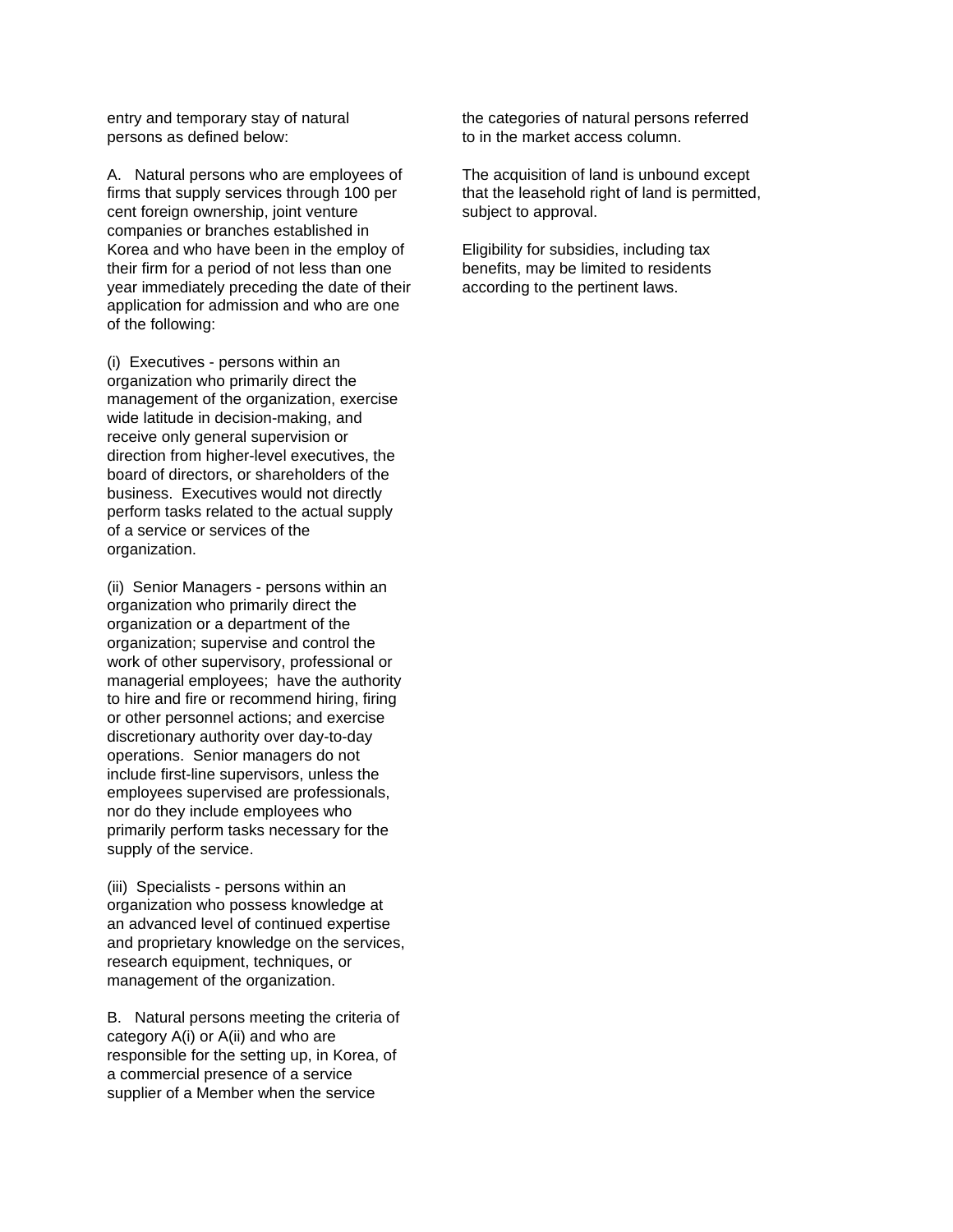supplier has no representative office, branch or subsidiary in Korea and the persons are not engaged in making direct sales or supplying services.

C. Natural persons not based in the territory of Korea and receiving no remuneration from a source located within Korea, who are engaged in activities or representing a service supplier for the purpose of negotiating for the sale of the services of that supplier when such sales are not directly made to the general public and the persons are not engaged in supplying the services.

Entry and stay of natural persons as defined in A is limited to a period not exceeding three years that may be extended if extension is deemed to be necessary.

Entry and stay of natural persons as defined in B and C is limited to a period of 90 days.

Natural persons whose entries and temporary stays are permitted shall observe the Immigration Law and the labour laws. Korea's commitments regarding temporary movement of natural persons do not apply in the case of labour-management disputes.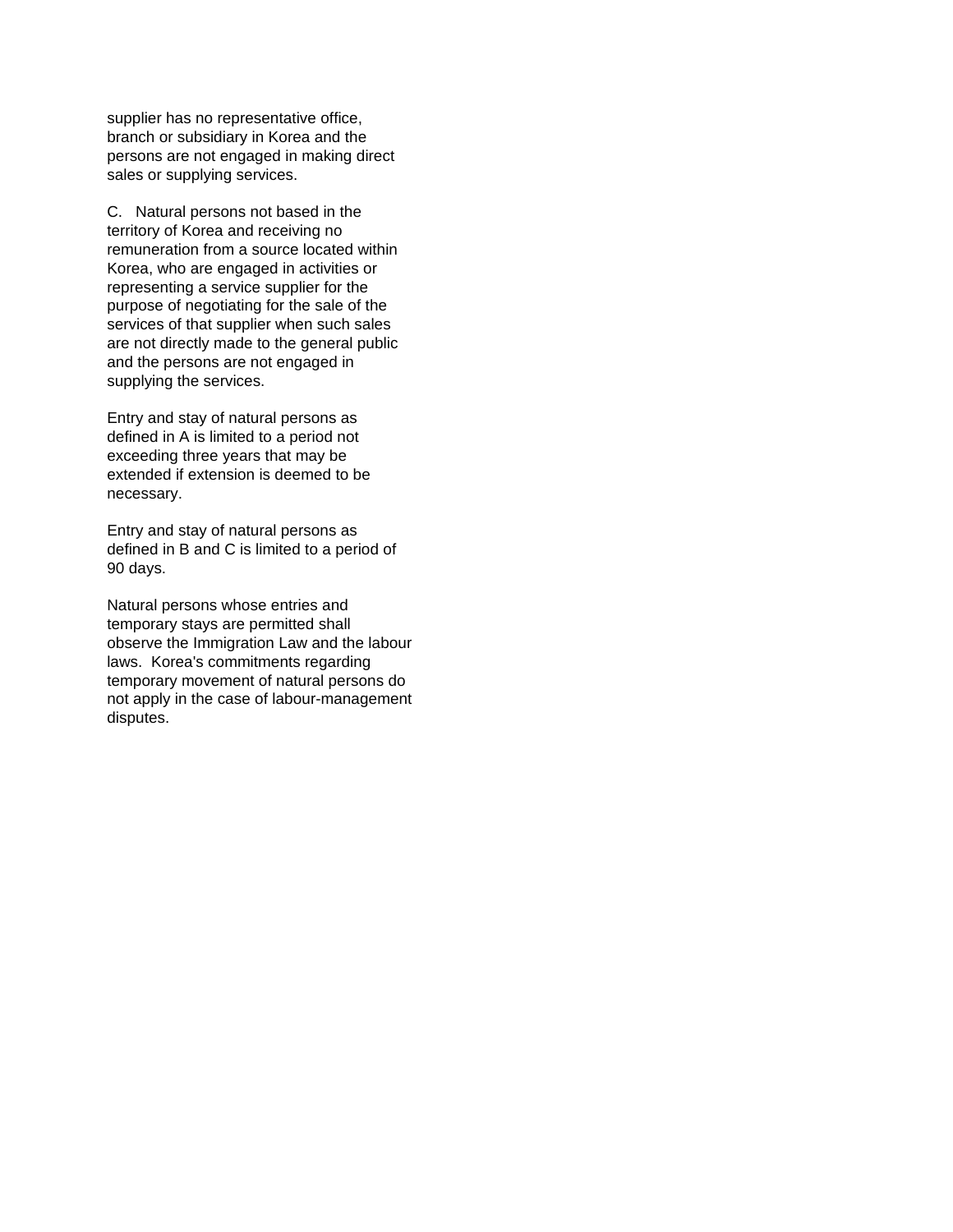3) Residents who have been \* An asterisk on the CPC (UN treated as foreigners in the Provisional Central Product

Securities Exchange Act are Classification: statistical Papers accorded national treatment in series M No. 77, Department of portfolio investment in Korean International Economic and Social stocks. **Affairs**, Statistical Office of the United Nations, New York, 1991) code number indicates that the corresponding service subsector in this schedule only covers a part or parts of the service subsector classified under the given CPC code number.